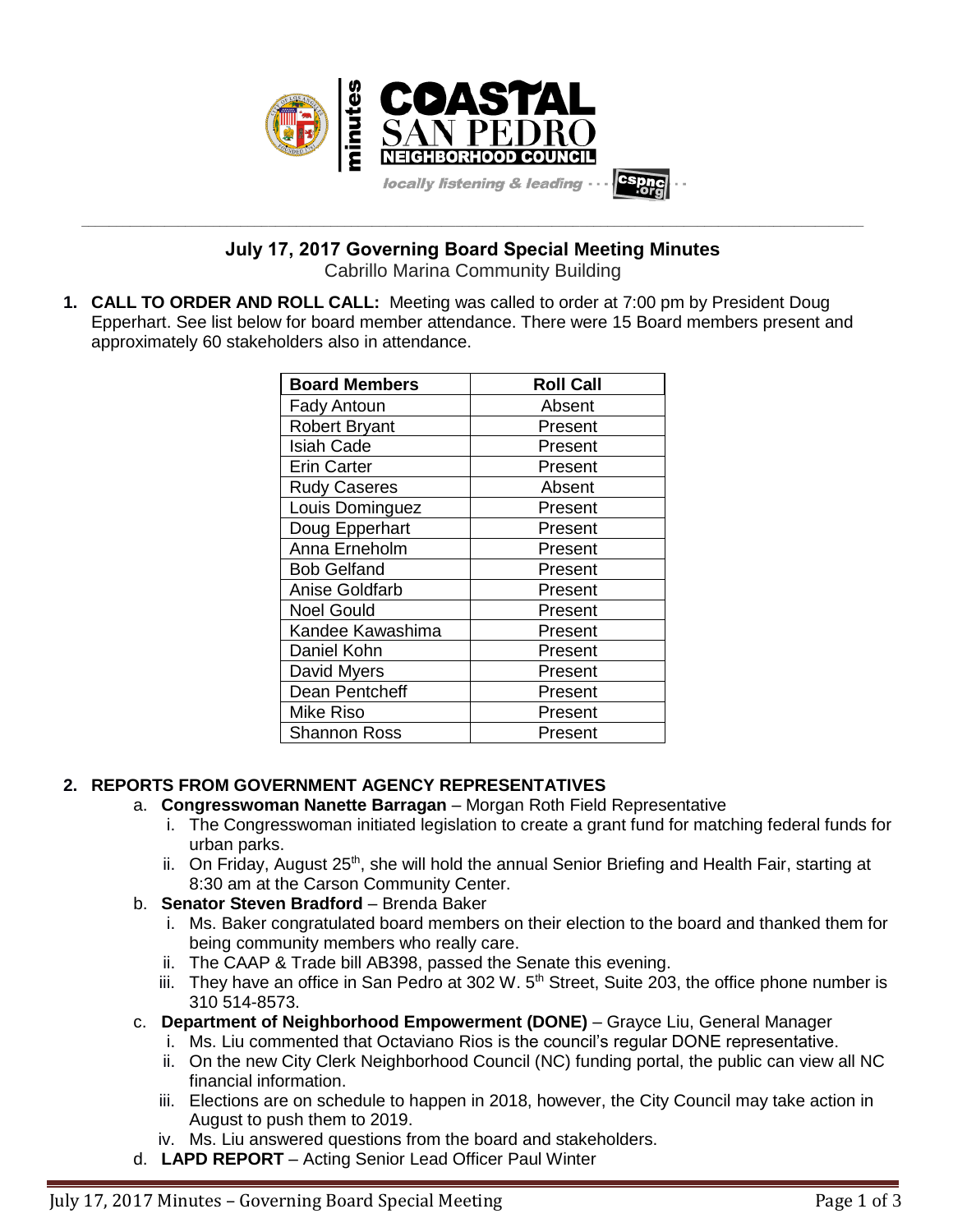- i. Officer Winter gave a brief overview of his background.
- ii. He distributed a part one crimes map and detail to the board and reviewed crime statistics.
- iii. He provided his contact email [32508@lapd.online](mailto:32508@lapd.online) and cell phone 310-867-2168.
- iv. Officer Winter answered questions from the board and stakeholders.

#### **3. ADOPTION OF THE COASTAL SAN PEDRO BUDGET DETAIL FOR FY2018**

Motion by **Robert Bryant** to approve adoption of the Coastal San Pedro budget detail for FY2018, seconded by **Louis Dominguez**, and passed with 14 yes (Bryant, Cade, Carter, Dominguez, Erneholm, Gelfand, Goldfarb, Gould, Kawashima, Kohn, Myers, Pentcheff, Riso, and Ross), 0 no, and 1 abstentions (Epperhart).

#### **4. ADOPTION OF THE COASTAL SAN PEDRO OVERVIEW BUDGET FOR FY2018. [BUDGET AND FINANCE COMMITTEE]**

**Motion** by **Dean Pentcheff** to amend the overview budget for FY2018 to match the dollar amounts of the Budget Detail for FY 2018 as approved above, seconded by **Louis Dominguez**, and passed with 14 yes (Bryant, Cade, Carter, Dominguez, Erneholm, Gelfand, Goldfarb, Gould, Kawashima, Kohn, Myers, Pentcheff, Riso, and Ross), 0 no, and 1 abstentions (Epperhart).

**Motion** from committee as amended passed with 14 yes (Bryant, Cade, Carter, Dominguez, Erneholm, Gelfand, Goldfarb, Gould, Kawashima, Kohn, Myers, Pentcheff, Riso, and Ross), 0 no, and 1 abstentions (Epperhart).

**5. ADOPTION OF A SCHEDULE FOR NEIGHBORHOOD PURPOSE GRANTS FOR 2017–2018. [BUDGET AND FINANCE COMMITTEE]**

Motion from committee passed with 14 yes (Bryant, Cade, Carter, Dominguez, Erneholm, Gelfand, Goldfarb, Gould, Kawashima, Kohn, Myers, Pentcheff, Riso, and Ross), 0 no, and 1 abstentions (Epperhart).

- **6. AMEND THE STANDING RULES OF THE COASTAL SAN PEDRO NEIGHBORHOOD COUNCIL TO ADD THE POSITION OF COMMITTEE VICE-CHAIR. [RULES AND BYLAWS COMMITTEE]** Motion from committee passed with 13 yes (Bryant, Cade, Carter, Dominguez, Gelfand, Goldfarb, Gould, Kawashima, Kohn, Myers, Pentcheff, Riso, and Ross), 0 no, and 2 abstentions (Epperhart and Erneholm).
- **7. CONSIDERATION OF BOARD ACTION ON DRAFT SUPPLEMENTAL ENVIRONMENTAL IMPACT REPORT (DSEIR) — BERTHS 97–109 [CHINA SHIPPING] CONTAINER TERMINAL PROJECT** Motion by **Dean Pentcheff** to approve remanding the issue to the Port and Sustainability Committees, followed by the board having an opportunity to consider and take action on committee recommendations prior to the close of the public comment period for the DSEIR, seconded by **Erin Carter**, and passed with 14 yes (Bryant, Cade, Carter, Dominguez, Erneholm, Gelfand, Goldfarb, Gould, Kawashima, Kohn, Myers, Pentcheff, Riso, and Ross), 0 no, and 1 abstentions (Epperhart).

## **8. CONSIDERATION OF BOARD ACTION ON SAN PEDRO BAY PORTS CLEAN AIR ACTION PLAN (CAAP)**

Motion by **Dean Pentcheff** to approve remanding the issue to the Port and Sustainability Committees, followed by the board having an opportunity to consider and take action on committee recommendations prior to the close of the public comment period for the CAAP, seconded by **Shannon Ross**, and passed with 13 yes (Bryant, Cade, Carter, Erneholm, Gelfand, Goldfarb, Gould, Kawashima, Kohn, Myers, Pentcheff, Riso, and Ross), 0 no, 1 abstentions (Epperhart), and 1 recused (Dominguez).

## **9. MOTION TO JOIN THE NEIGHBORHOOD COUNCIL SUSTAINABILITY ALLIANCE**

Motion by **Anna Erneholm** to approve Coastal San Pedro NC joining the Neighborhood Council Sustainability Alliance and appoint one or more representatives, seconded by **Shannon Ross**, and passed with 13 yes (Bryant, Cade, Carter, Dominguez, Gelfand, Goldfarb, Gould, Kawashima, Kohn, Myers, Pentcheff, Riso, and Ross), 0 no, and 2 abstentions (Epperhart and Erneholm).

### **10. PUBLIC COMMENT**

- a. Bob Farrell commend and thanked the board for choosing to serve.
- b. Anthony Kay welcomed new board members and thanked the board for holding a civil and productive meeting.